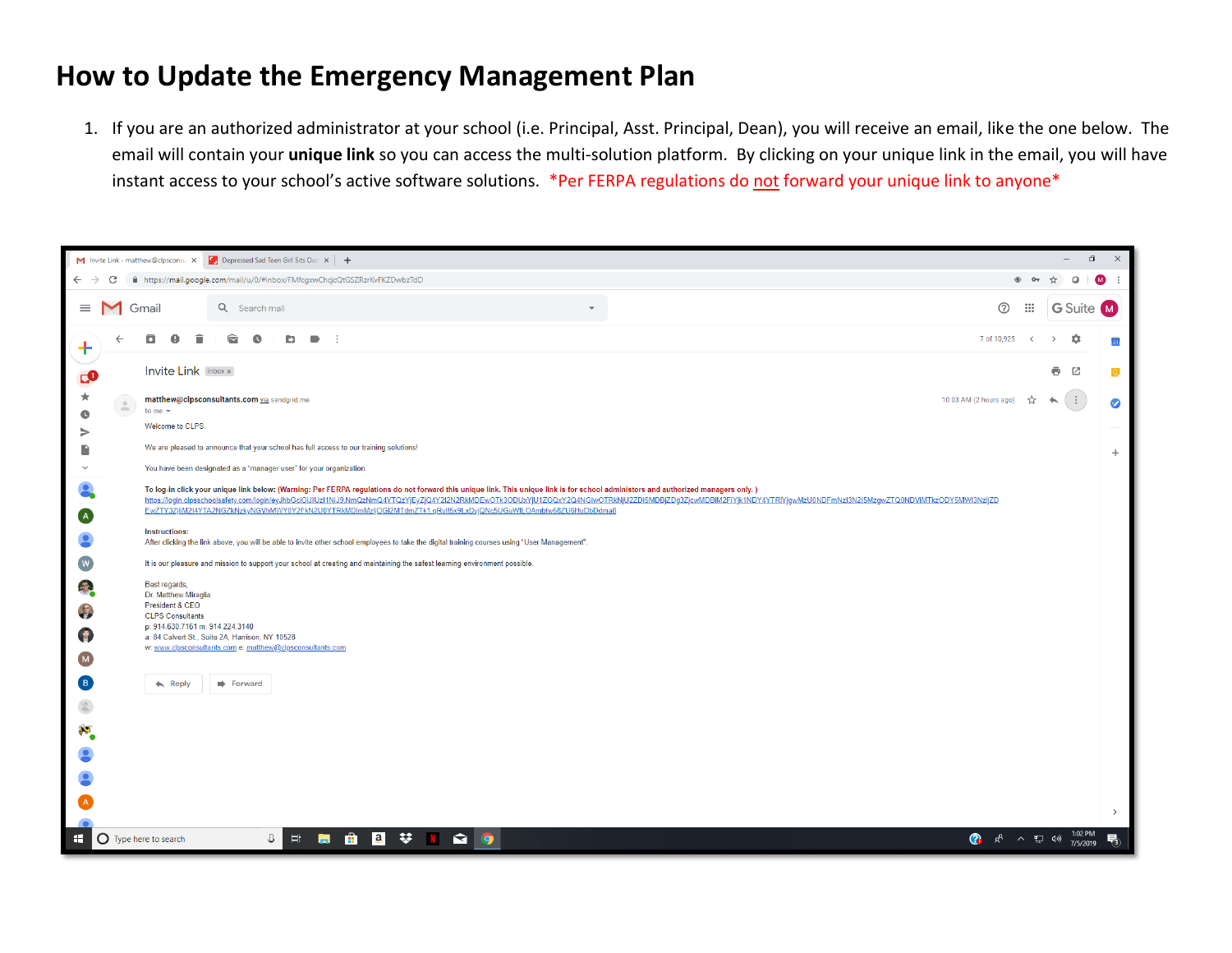2. When on the **multi-solution platform** page, you will see the active software solutions for your school. This includes the digital training solutions and assessment tools, emergency management plan solution, risk survey solution, and the TAP App admin panel portal. By clicking on an icon, you will be brought to that software. As an authorized administrator, you are responsible for updating your school's emergency management plan annually (update within the first 30-days of school starting). Click on the **Emergency Management Plan** icon.

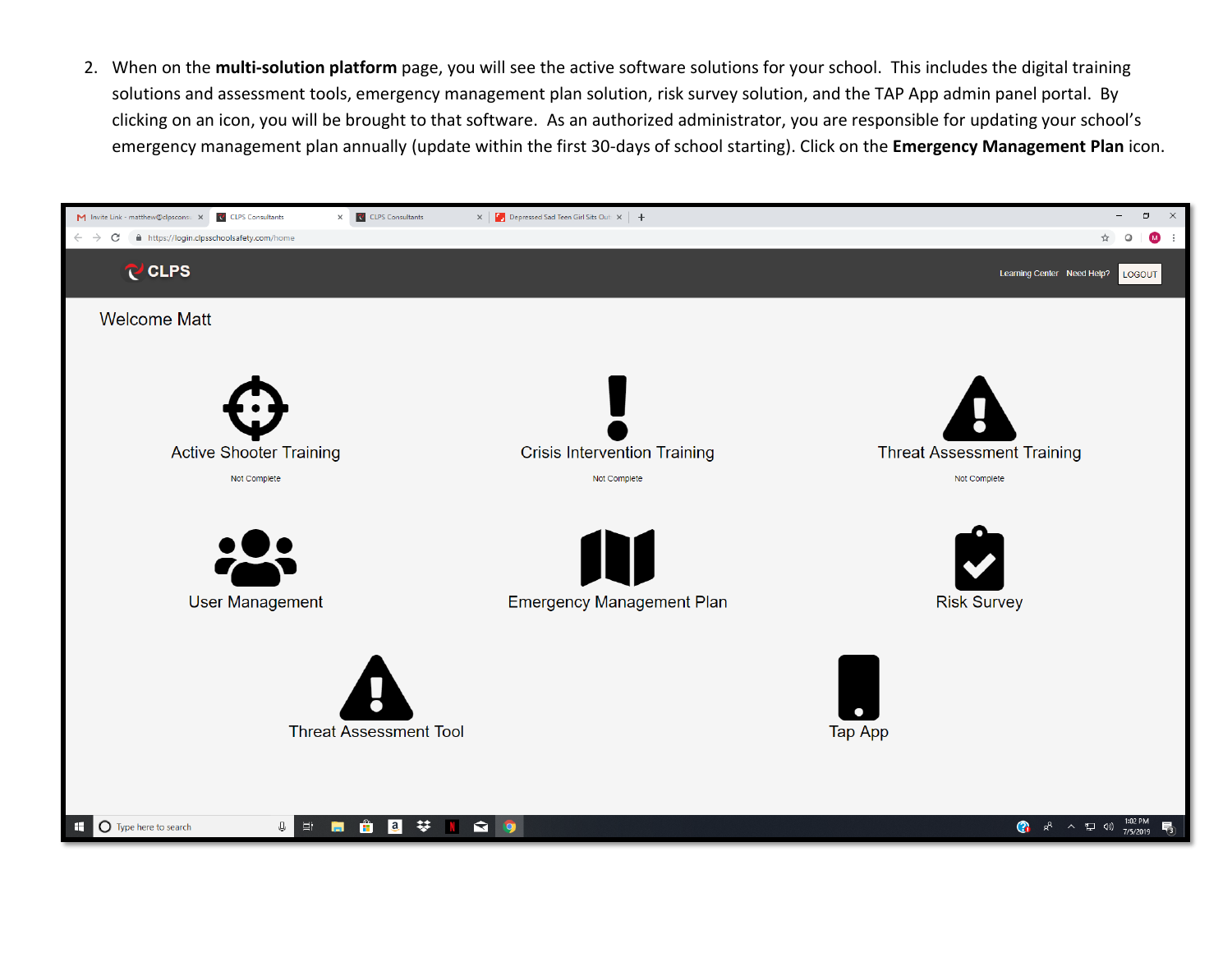3. From the **Emergency Management Plan** page (below), you can access the different sections of the plan. On the left side of the screen, click on the section of the plan you want to update.

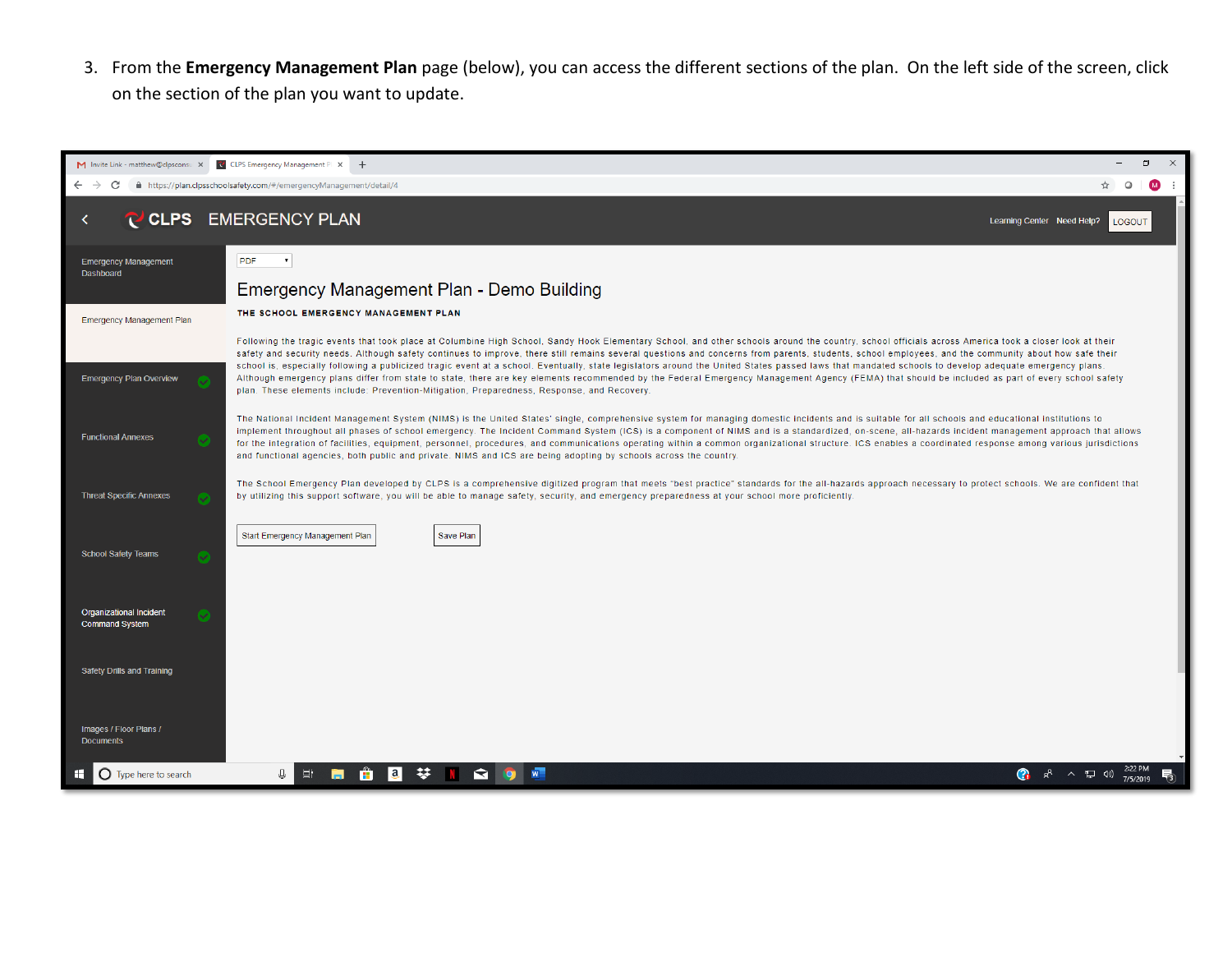4. Be sure to enter the names, emails, and contact numbers for members of your school's safety teams. You should establish three safety teams at the school. This includes: **Emergency Response Team**, **Threat Assessment Team**, and **Medical Response Team**. It is possible (and likely) that some of the same employees will be assigned to multiple teams. \*Remember to add a sworn law enforcement officer to the threat assessment team\*

| ο<br>$\times$<br>M Invite Link - matthew@clpsconsu X<br>CLPS Emergency Management Pl X +                                                                     |                                                                                                                                                                                                                                                                                                                                                                                                                                                            |       |                                                                                                                                                                                                                                |  |  |  |  |  |  |
|--------------------------------------------------------------------------------------------------------------------------------------------------------------|------------------------------------------------------------------------------------------------------------------------------------------------------------------------------------------------------------------------------------------------------------------------------------------------------------------------------------------------------------------------------------------------------------------------------------------------------------|-------|--------------------------------------------------------------------------------------------------------------------------------------------------------------------------------------------------------------------------------|--|--|--|--|--|--|
| $\leftarrow$<br>C                                                                                                                                            | ■ https://plan.clpsschoolsafety.com/#/emergencyManagement/templateModule/schoolSafetyTeamsModule/4                                                                                                                                                                                                                                                                                                                                                         |       | $\circ$<br>$\blacksquare$                                                                                                                                                                                                      |  |  |  |  |  |  |
| CLPS EMERGENCY PLAN<br>Learning Center Need Help?<br>LOGOUT                                                                                                  |                                                                                                                                                                                                                                                                                                                                                                                                                                                            |       |                                                                                                                                                                                                                                |  |  |  |  |  |  |
| <b>Emergency Management</b><br>Dashboard                                                                                                                     | <b>School Safety Teams</b>                                                                                                                                                                                                                                                                                                                                                                                                                                 |       |                                                                                                                                                                                                                                |  |  |  |  |  |  |
| <b>Emergency Management Plan</b>                                                                                                                             | The school safety teams section is where the school lists it's key operational teams. Each team is designed to respond to various threats, hazards, and emergencies. The teams include: Emergency Response Teams, Threat Asses<br>Response Team. The school safety teams are part of the Incident Command System Operations Section. The Building Principal will serve as the On-Scene Incident Commander / Team Leader<br>Emergency Response Team (ERT)   |       |                                                                                                                                                                                                                                |  |  |  |  |  |  |
| <b>Emergency Plan Overview</b>                                                                                                                               | Team Leader He/she will coordinate and activate the emergency plan. Process data as provided by team members and/or Command. Assign tasks and give directives to team members. Monitor the action plan while active. Make fina<br>building-level in consultation with Central Office Administration                                                                                                                                                        |       |                                                                                                                                                                                                                                |  |  |  |  |  |  |
|                                                                                                                                                              | <b>Name</b>                                                                                                                                                                                                                                                                                                                                                                                                                                                | Email | <b>Contact Number</b><br>۰                                                                                                                                                                                                     |  |  |  |  |  |  |
| <b>Functional Annexes</b>                                                                                                                                    | Team Manager He/she will monitor the team's actions and provide feedback to the team leader. Keep the team members focused throughout the incident. Regularly advise the team leader during a crisis. Assist the team leader w<br>have full decision-making authority if the team leader is not present                                                                                                                                                    |       |                                                                                                                                                                                                                                |  |  |  |  |  |  |
|                                                                                                                                                              | <b>Name</b>                                                                                                                                                                                                                                                                                                                                                                                                                                                | Email | <b>Contact Number</b>                                                                                                                                                                                                          |  |  |  |  |  |  |
| <b>Threat Specific Annexes</b>                                                                                                                               |                                                                                                                                                                                                                                                                                                                                                                                                                                                            |       | Team Recorder He/she will document, in writing, what takes place. Collect and maintain appropriate documents. Distribute written directives. He/she will provide information to the team leader and Central Office Administrat |  |  |  |  |  |  |
|                                                                                                                                                              | <b>Name</b>                                                                                                                                                                                                                                                                                                                                                                                                                                                | Email | <b>Contact Number</b><br>۰                                                                                                                                                                                                     |  |  |  |  |  |  |
| <b>School Safety Teams</b><br>$\bullet$                                                                                                                      | Medical Services Liaison He/she will set up and coordinate triage areas (physical injuries, mental health issues). Assess the needs of persons (physical, emotional). Assist in first aid of injured persons. Distribute medic<br>protocols. Report to the team leader on a regular basis during a crisis. Post-Incident Recovery will be coordinated in collaboration with mental health providers and in consultation with Central Office Administration |       |                                                                                                                                                                                                                                |  |  |  |  |  |  |
|                                                                                                                                                              | <b>Name</b>                                                                                                                                                                                                                                                                                                                                                                                                                                                | Email | <b>Contact Number</b>                                                                                                                                                                                                          |  |  |  |  |  |  |
| <b>Organizational Incident</b><br><b>Command System</b>                                                                                                      |                                                                                                                                                                                                                                                                                                                                                                                                                                                            |       | Emergency Services Liaison He/she will coordinate necessary security measures. Communicate with public safety agencies (police, fire, other). Maintain and distribute emergency equipment. Report to the team leader on a regu |  |  |  |  |  |  |
|                                                                                                                                                              | <b>Name</b>                                                                                                                                                                                                                                                                                                                                                                                                                                                | Email | <b>Contact Number</b>                                                                                                                                                                                                          |  |  |  |  |  |  |
| Safety Drills and Training                                                                                                                                   | ۰<br>Internal Communications Liaison He/she will establish working modes of communication (internally). Communicate to non-team members, as appropriate. Communicate to others on campus, as appropriate. Relay messages between te<br>Keep the team leader informed during a crisis                                                                                                                                                                       |       |                                                                                                                                                                                                                                |  |  |  |  |  |  |
|                                                                                                                                                              | <b>Name</b>                                                                                                                                                                                                                                                                                                                                                                                                                                                | Email | <b>Contact Number</b>                                                                                                                                                                                                          |  |  |  |  |  |  |
| Images / Floor Plans /                                                                                                                                       |                                                                                                                                                                                                                                                                                                                                                                                                                                                            |       |                                                                                                                                                                                                                                |  |  |  |  |  |  |
| <b>Documents</b>                                                                                                                                             | External Communications Liaison He/she will establish working modes of communication (externally). Coordinate all incoming communications. Screen incoming communications and maintain a written log of incoming communication<br>information to persons outside of the school_as appropriate. Keep the team leader informed during a crisis                                                                                                               |       |                                                                                                                                                                                                                                |  |  |  |  |  |  |
| 4/tps://plan.clpsschoolsafety.com/#/emergencyManagement/templateModule/schoolSafetyTeamsModule<br>2:25 PM<br>へ 口 (*)<br>₩.<br>$\bigcirc$ Type here to search |                                                                                                                                                                                                                                                                                                                                                                                                                                                            |       |                                                                                                                                                                                                                                |  |  |  |  |  |  |
|                                                                                                                                                              |                                                                                                                                                                                                                                                                                                                                                                                                                                                            |       | 喝<br>7/5/2019                                                                                                                                                                                                                  |  |  |  |  |  |  |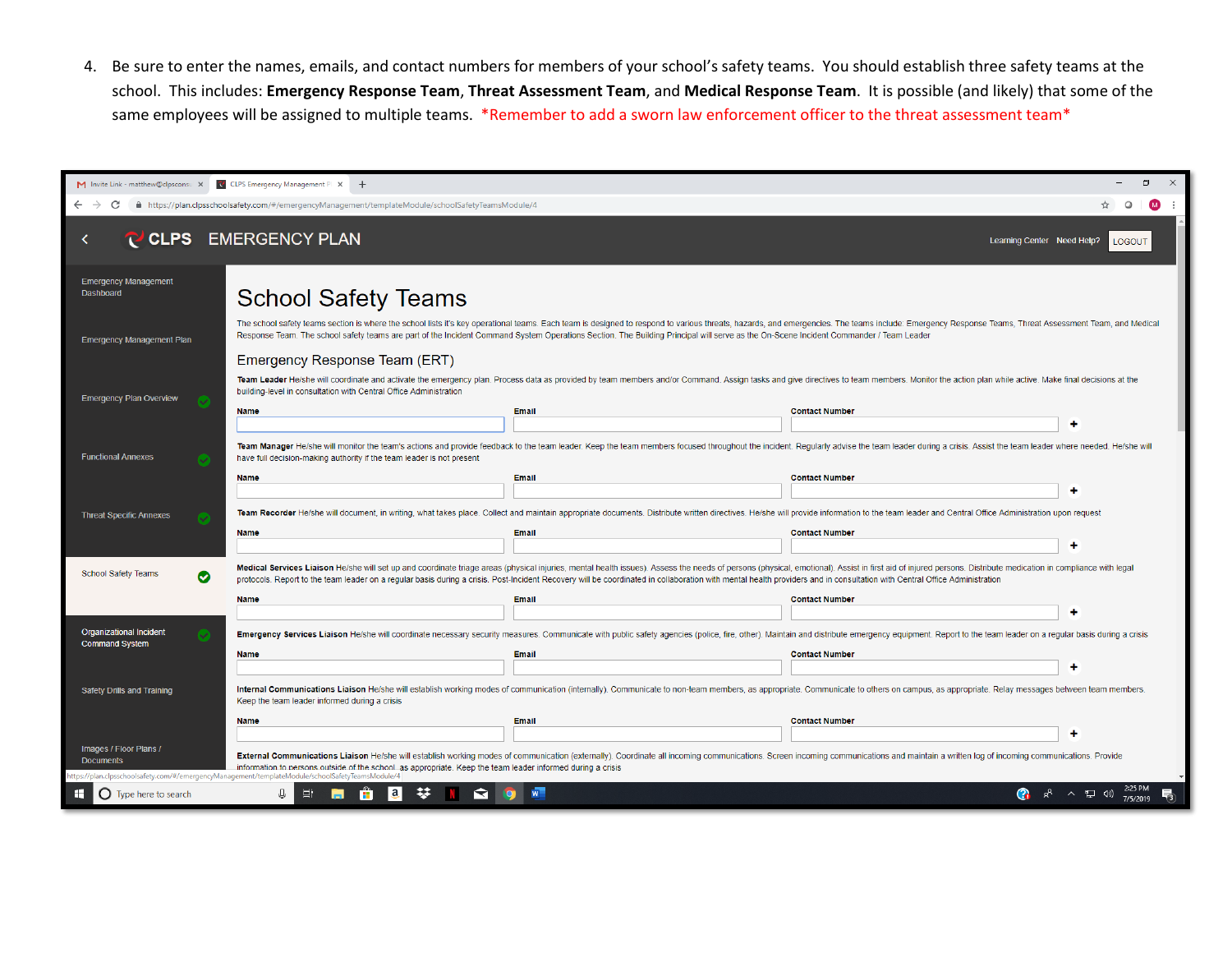5. Another important feature that needs to be managed throughout the school year is the **Safety Drills and Training** section. Here is where you will keep a log of all safety meetings, drills, and training that occur at your school throughout the year. An excellent feature you should use is the **Safety Training Reminders** feature. It is recommended that you pre-schedule your safety drills in advance in the system. By doing this, you (and other authorized administrators) will automatically receive email reminders 5-days before and the day-before a scheduled drill or training.